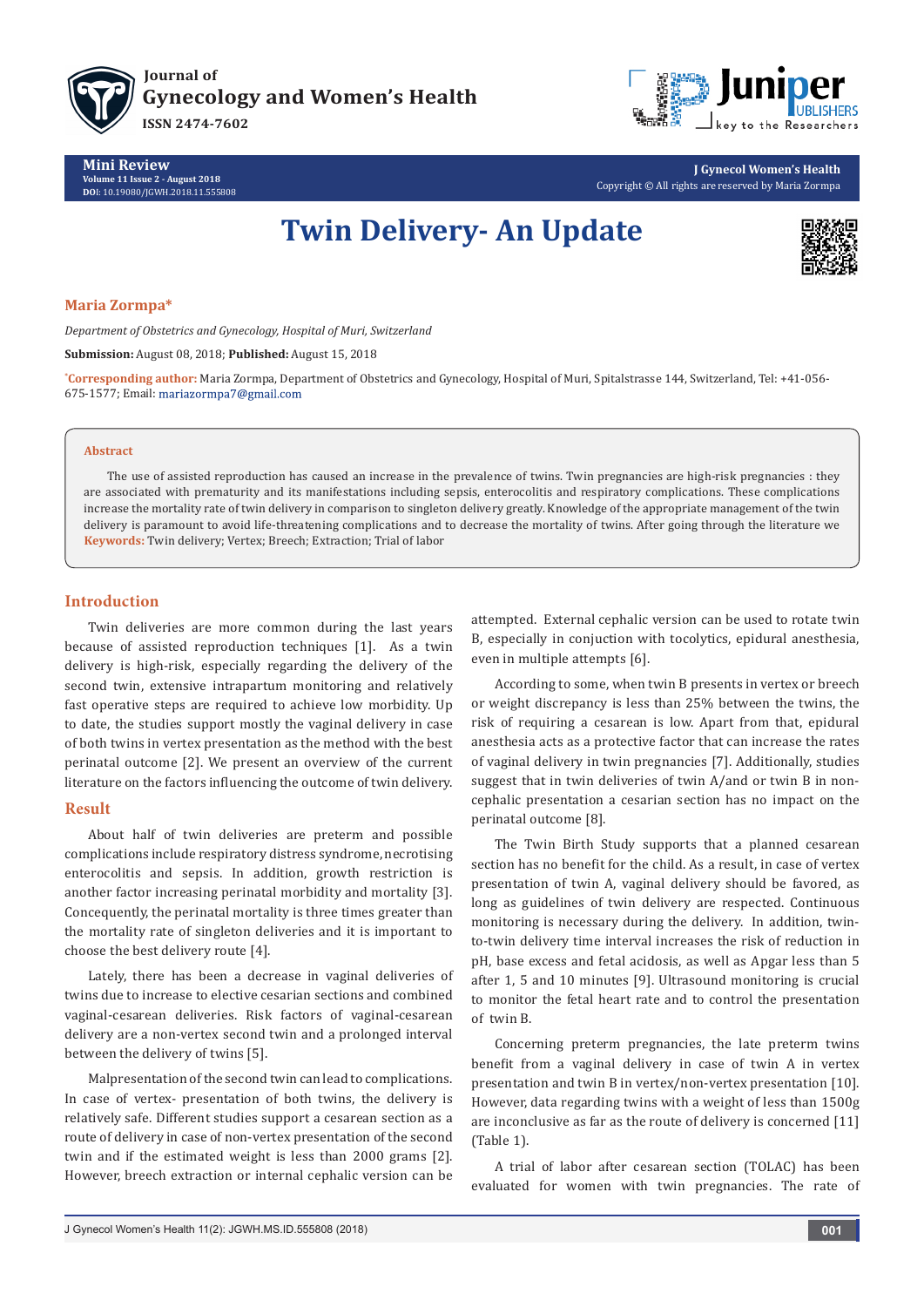vaginal birth after secarean section (VBAC) reached 64.5% and combined delivery 45% [12]. Women who chose TOLAC had the same success rates of VBAC as women with singleton **Table 1:** Flow chart showing the route of delivery of twin deliveries.

pregnancies. There was no statistical difference in intrapartum death, neonatal death, cord blood pH, uterine rupture [13].



#### **Discussion**

Studies evaluating the delivery of twin gestation support that when both twins are in vertex presentation a trial of labor should be anticipated. In case of non-vertex presenting twin the mode of delivery should be cesarean section. However, the literature is inconclusive with regards to the best route of delivery when twin B is non-vertex. For term twins or late preterm vaginal delivery should be attempted. For babies lighter than 1500g more studies should be conducted in order to evaluate the best route of delivery. With twin delivery becoming more commonplace, skills of obstetricians for the delivery of the non-vertex twin B, mostly in breech extraction are essential to avoid serious complications.

#### **References**

- 1. [Barrett JF \(2014\) Twin delivery: method, time, conduct. Best Pract Res](https://www.ncbi.nlm.nih.gov/pubmed/24445020) [Clin Obstet Gynaecol 28\(2\): 327-338.](https://www.ncbi.nlm.nih.gov/pubmed/24445020)
- 2. [Boqqess KA, Chisholm CA \(1997\) Delivery of the nonvertex second](https://www.ncbi.nlm.nih.gov/pubmed/9408928) [twin. A review of the literature. Obstet Gynecol Surv 52\(12\): 728-735.](https://www.ncbi.nlm.nih.gov/pubmed/9408928)
- 3. [Christopher D, Robinson BK, Peaceman AM \(2011\) An evidence-based](https://www.ncbi.nlm.nih.gov/pubmed/22229063/) [approach to determining route of delivery for twin gestations. Rev](https://www.ncbi.nlm.nih.gov/pubmed/22229063/) [Obstet Gynecol 4\(3-4\): 109-116.](https://www.ncbi.nlm.nih.gov/pubmed/22229063/)
- 4. [Barrett JF, Ritchie WK \(2002\) Twin delivery. Best Pract Res Clin Obstet](https://www.ncbi.nlm.nih.gov/pubmed/11866496) [Gynecol 16\(1\): 43-56.](https://www.ncbi.nlm.nih.gov/pubmed/11866496)
- 5. [Persad VL, Baskett TF, O'Connell CM, Scott HM \(2001\) Combined](https://www.ncbi.nlm.nih.gov/pubmed/11755549) [vaginal-cearean delivery of twin pregnancies. Obstet Gynecol 98\(6\):](https://www.ncbi.nlm.nih.gov/pubmed/11755549) [1032-1037.](https://www.ncbi.nlm.nih.gov/pubmed/11755549)
- 6. [Hutton EK, Hannah ME, Barrett J \(2002\) Use of external cephalic](https://www.ncbi.nlm.nih.gov/pubmed/12399807)  [version for breech pregnancy and mode of delivery for breech and twin](https://www.ncbi.nlm.nih.gov/pubmed/12399807)  [pregnancy: a survey of Canadian practicioners. J Obstet Gynaecol Can](https://www.ncbi.nlm.nih.gov/pubmed/12399807)  [24\(10\): 804-810.](https://www.ncbi.nlm.nih.gov/pubmed/12399807)
- 7. [Williams KP, Galerneau F \(2003\) Intrapartum influences on cesarean](https://obgyn.onlinelibrary.wiley.com/doi/abs/10.1034/j.1600-0412.2003.00098.x)  [delivery in multiple gestation. Acta Obstet Gynecol Scand 82\(3\): 241-](https://obgyn.onlinelibrary.wiley.com/doi/abs/10.1034/j.1600-0412.2003.00098.x) [245.](https://obgyn.onlinelibrary.wiley.com/doi/abs/10.1034/j.1600-0412.2003.00098.x)
- 8. [Bisschop SCN, Vogelvang TE, May AM, Schuitemaker NW \(2012\) Mode](https://www.ncbi.nlm.nih.gov/pubmed/22465994/)  [of delivery in non-cephalic presenting twins: a systematic review. Arch](https://www.ncbi.nlm.nih.gov/pubmed/22465994/)  [Gynecol Obstet 286\(1\): 237-247.](https://www.ncbi.nlm.nih.gov/pubmed/22465994/)
- 9. [Fox NS, Silverstein M, Bender S, Klauser CK,](https://www.ncbi.nlm.nih.gov/pubmed/20093893) Saltzman DH, et al. (2010) [Active second-stage management in twin pregnancies undergoing](https://www.ncbi.nlm.nih.gov/pubmed/20093893)  [planned vaginal delivery in a U.S. population. Obstet Gynecol 115\(2 Pt](https://www.ncbi.nlm.nih.gov/pubmed/20093893)  [1\): 229-233.](https://www.ncbi.nlm.nih.gov/pubmed/20093893)
- 10. [Hogle KL, Hutton EK, McBrien KA, Barrett JF,](https://www.ncbi.nlm.nih.gov/pubmed/12548221) Hannah ME, et al. (2003) Cesarean delivery for twins [: a systematic review and meta-analysis.](https://www.ncbi.nlm.nih.gov/pubmed/12548221)  [Am J Obstet Gynecol 188\(1\): 220-227.](https://www.ncbi.nlm.nih.gov/pubmed/12548221)
- 11. [Zhang J, Bowes WA, Grey TW, McMahon MJ \(1996\) Twin delivery and](https://europepmc.org/abstract/med/8841225)  [neonatal and infant mortality: a population-based study 88\(4pt1\):](https://europepmc.org/abstract/med/8841225)  [593-598.](https://europepmc.org/abstract/med/8841225)
- 12. [Varner MW, Leindecker S, Spong CY, Moawad AH,](https://www.ncbi.nlm.nih.gov/pubmed/16021071) Hauth JC, et al. (2005) [The Maternal-Fetal Unit cesarean registry: trial of labor with a twin](https://www.ncbi.nlm.nih.gov/pubmed/16021071)  gestation. [Am J Obstet Gynecol 193\(1\): 135-140.](https://www.ncbi.nlm.nih.gov/pubmed/16021071)
- 13. [Cahill A, Stamilio DM, Paré E, Peipert JP,](https://www.ncbi.nlm.nih.gov/pubmed/16157110) Stevens EJ, et al. (2005) Vaginal [birth after cesarean section \(VBAC\) attempt in twin pregnancies](https://www.ncbi.nlm.nih.gov/pubmed/16157110) : is it safe [? Am J Obstet Gynecol 193\(3 Pt 2\): 1050-1055.](https://www.ncbi.nlm.nih.gov/pubmed/16157110)